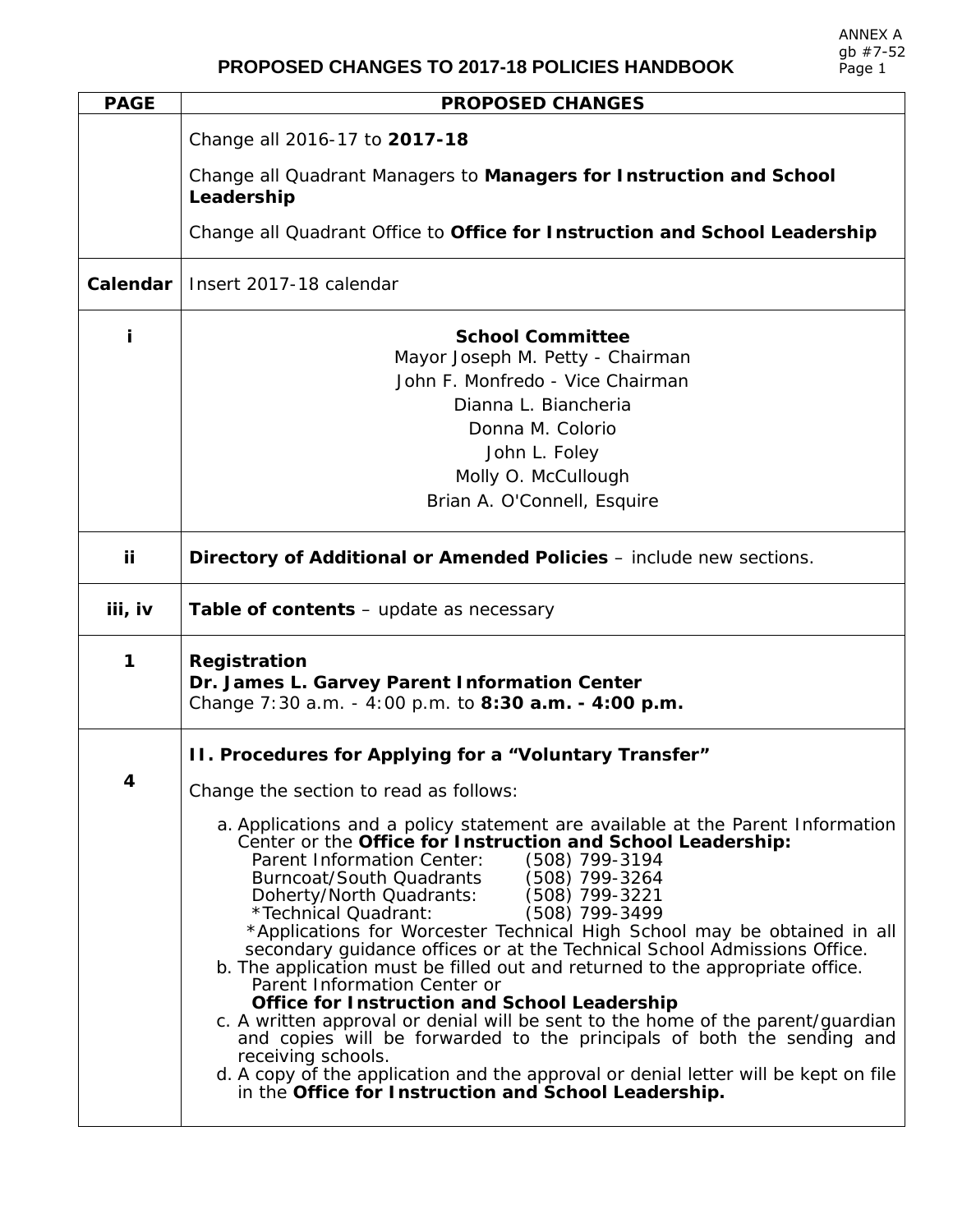## **PROPOSED CHANGES TO 2017-18 POLICIES HANDBOOK**

| 4<br>(cont.) | <b>III. Hardship Appeals Process</b><br>First paragraph: change first sentence to read "If the parent/guardian disagrees<br>with the decision of the Office for Instruction and School Leadership, an<br>appeal must be filed before the first day of the school year.<br>Second paragraph: revise 2 <sup>nd</sup> and 3 <sup>rd</sup> sentences to read:<br>"A copy of the decision will be sent to the parent/guardian and the Office for<br>Instruction and School Leadership. Proceedings of the Hardship Appeals<br>Board will be recorded and maintained by personnel in the Office for<br><b>Instruction and School Leadership."</b><br>J-1 Non-resident Foreign Student<br>First bullet: replace the words Quadrant Manager with Managers for<br><b>Instruction and School Leadership - 2 places</b>                                                                                                                                                                                                                                                                                                                                                                                                                                                                                                                                                                                                                                                  |
|--------------|---------------------------------------------------------------------------------------------------------------------------------------------------------------------------------------------------------------------------------------------------------------------------------------------------------------------------------------------------------------------------------------------------------------------------------------------------------------------------------------------------------------------------------------------------------------------------------------------------------------------------------------------------------------------------------------------------------------------------------------------------------------------------------------------------------------------------------------------------------------------------------------------------------------------------------------------------------------------------------------------------------------------------------------------------------------------------------------------------------------------------------------------------------------------------------------------------------------------------------------------------------------------------------------------------------------------------------------------------------------------------------------------------------------------------------------------------------------|
| 5            | <b>School Choice</b>                                                                                                                                                                                                                                                                                                                                                                                                                                                                                                                                                                                                                                                                                                                                                                                                                                                                                                                                                                                                                                                                                                                                                                                                                                                                                                                                                                                                                                          |
|              | Change section to read:<br>The Worcester Public Schools participates in the Massachusetts School Choice<br>program. The School Choice program allows parents to send their children to<br>schools in communities other than the city or town in which they reside. For the<br>2017-18 school year, the School Committee has approved the following:<br>Student enrollment in the Inter-District School Choice program is<br>based on availability<br>Parent/guardian is responsible for transportation to the district<br>$\bullet$<br>school<br>All Pre-K to Grade 12 schools participate in the program with the<br>following exceptions:<br>Chapter 74 approved programs in the comprehensive high<br>O<br>schools<br>Chapter 74 approved programs in the Worcester Technical<br>$\circ$<br><b>High School</b><br>o Alternative Pathways Programs<br><b>Students with Limited or Interrupted Formal Education</b><br>$\circ$<br>(SLIFE) Pathway Programs<br>Students accepted into the Inter-District School Choice program<br>may apply for schools on the same basis as resident students, but<br>the Intra-District Choice Plan (Voluntary Transfer) may give<br>preference to resident students in assigning students to schools.<br>To obtain information regarding the Inter-District School Choice program,<br>please contact the Parent Information Center at 508-799-3194 or the Office for<br>Instruction and School Leadership at 508-799-3499. |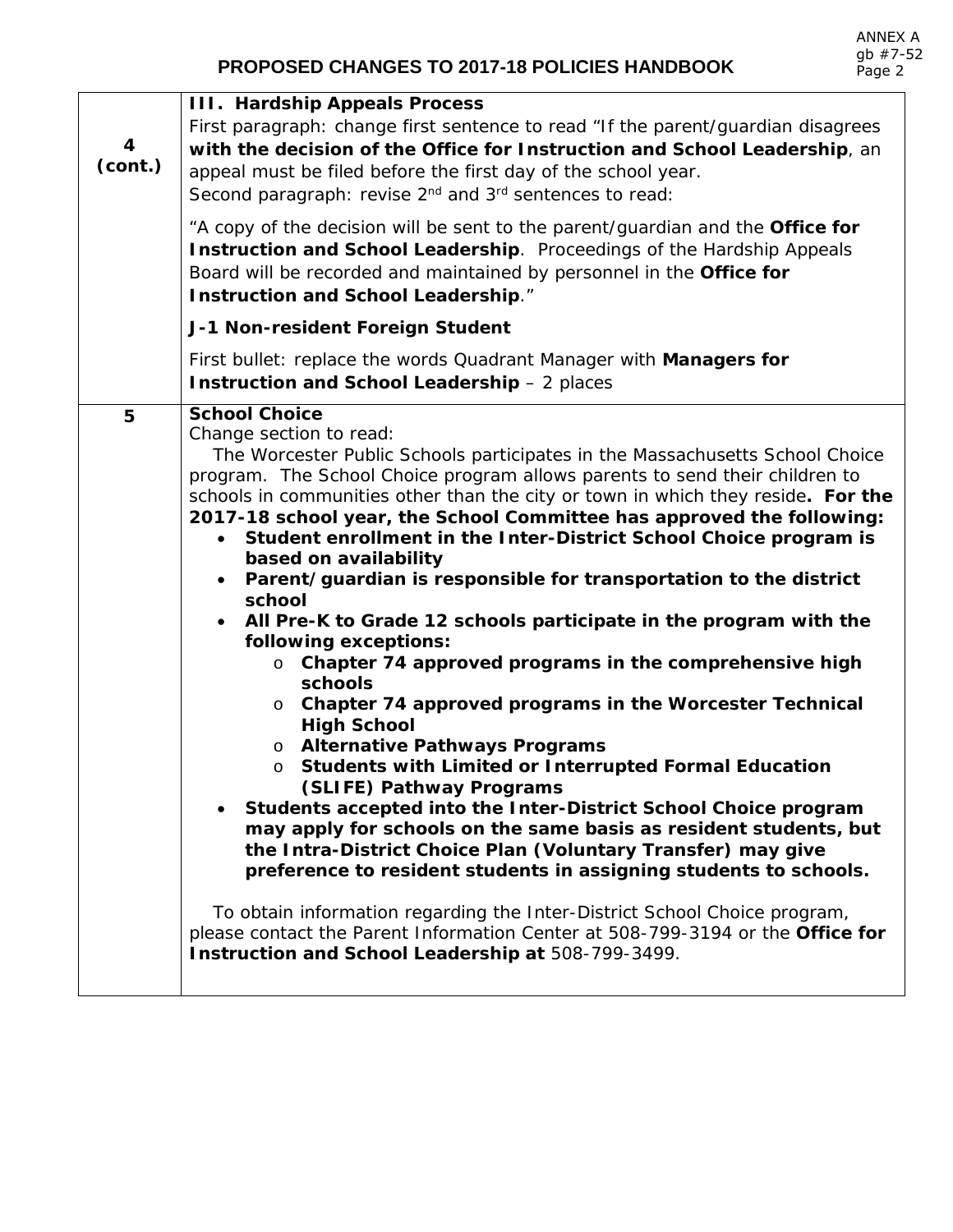## **Nondiscrimination**

Equal Opportunity/Affirmative Action/Title IX ADA Title I Section 504/Chapter 622 Grievance Procedure

Change first paragraph to read:

*The Worcester Public Schools is an Equal Opportunity/ Affirmative Action Employer/Educational Institution and does not discriminate regardless of race, color, religion, national origin, ancestry, sex, gender identity, age, criminal record (inquiries only), handicap (disability), mental illness, retaliation, sexual harassment, sexual orientation, genetics or military service. The Worcester Public Schools provides equal access to employment and the full range of general, occupational and vocational education programs. For more information relating to Equal Opportunity/Affirmative Action contact the Human Resources Manager, 20 Irving Street, Worcester, MA 01609, 508-799-3020.*

Second paragraph: change the first sentence:

**15**  *The Worcester Public Schools pledges to encourage the equitable and prompt settlement of complaints which may be raised by any employee or applicant on a claim of discrimination based on race, color, religion, national origin, ancestry, sex, gender identity, age, criminal record (inquiries only), handicap (disability), mental illness, retaliation, sexual harassment, sexual orientation, genetics or military service.*

Change fourth paragraph to read:

*Your attention is called to the fact that the Worcester Public Schools, in accordance with federal and state laws, prohibits discrimination in its operations. This policy, providing equal employment and educational opportunities to all persons regardless of their race, color, religion, national origin, ancestry, sex, gender identity, age, criminal record (inquiries only), handicap (disability), mental illness, retaliation, sexual harassment, sexual orientation, genetics or military service* will apply to all persons affiliated with the Worcester Public Schools, including students, prospective and existing personnel, contractors and suppliers of goods and services.

Change sixth paragraph to read:

*A grievance shall be a complaint by a student, parent/ guardian, prospective employee or staff member alleging discrimination on account of race, color, religion, national origin, ancestry, sex, gender identity, age, criminal record (inquiries only), handicap (disability), mental illness, retaliation, sexual harassment, sexual orientation, genetics or military service*

**14**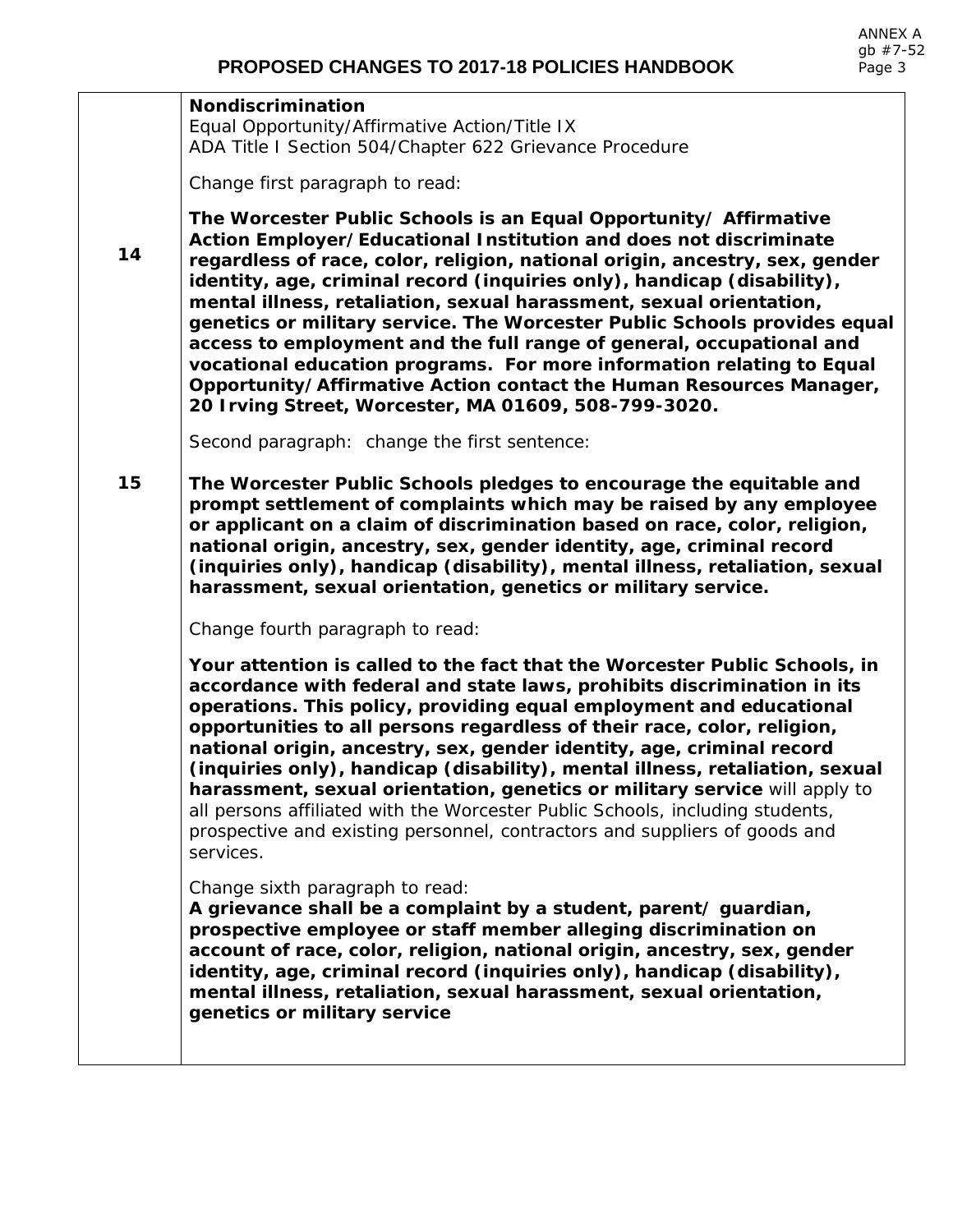$\overline{\phantom{a}}$ 

## **PROPOSED CHANGES TO 2017-18 POLICIES HANDBOOK**

| 15     | Level I, b. and c. change Quadrant Manager to Manager for Instruction and<br><b>School Leadership</b>                                                                                                                                                                                                                                                                                                                                                                                                                                                                                              |
|--------|----------------------------------------------------------------------------------------------------------------------------------------------------------------------------------------------------------------------------------------------------------------------------------------------------------------------------------------------------------------------------------------------------------------------------------------------------------------------------------------------------------------------------------------------------------------------------------------------------|
| 17     | <b>Retaliatory Action</b><br>The School Committee, through its Superintendent, assures that no retaliatory<br>action will be taken against those persons who file complaints of discrimination on<br>the basis of race, color, religion, national origin, ancestry, sex, gender<br>identity, age, criminal record (inquiries only), handicap (disability), mental<br>illness, retaliation, sexual harassment, sexual orientation, genetics or<br>military service.                                                                                                                                 |
| 21     | <b>Tolerance</b>                                                                                                                                                                                                                                                                                                                                                                                                                                                                                                                                                                                   |
|        | <b>Eliminate section</b>                                                                                                                                                                                                                                                                                                                                                                                                                                                                                                                                                                           |
| 24     | <b>Education of Homeless Children</b>                                                                                                                                                                                                                                                                                                                                                                                                                                                                                                                                                              |
|        | Delete the following sentences from paragraph 2:                                                                                                                                                                                                                                                                                                                                                                                                                                                                                                                                                   |
|        | All students residing in a situation that meets the statutory definition of homeless<br>are eligible for free breakfast and lunch. A free meals application must be on file<br>for each student, but income verification is not needed if the student is classified<br>as "homeless" on the application.                                                                                                                                                                                                                                                                                           |
| 25     | <b>Education of Homeless Children (continued)</b>                                                                                                                                                                                                                                                                                                                                                                                                                                                                                                                                                  |
|        | 8. change Bertha Elena Rojas at (508) 799-3623 to Maura Mahoney at (508)<br>799-3175                                                                                                                                                                                                                                                                                                                                                                                                                                                                                                               |
| 31     | <b>Legal Policies</b>                                                                                                                                                                                                                                                                                                                                                                                                                                                                                                                                                                              |
|        | Policy on Parental Notification Relative to Sexuality Education                                                                                                                                                                                                                                                                                                                                                                                                                                                                                                                                    |
|        | Change the words "school year" to course in the second paragraph to read as<br>follows:                                                                                                                                                                                                                                                                                                                                                                                                                                                                                                            |
|        | At the beginning of each course, all parents/guardians of students                                                                                                                                                                                                                                                                                                                                                                                                                                                                                                                                 |
| $33 -$ | No Child Left Behind Act of 2001                                                                                                                                                                                                                                                                                                                                                                                                                                                                                                                                                                   |
| 34     | Eliminate entire section and replace with:                                                                                                                                                                                                                                                                                                                                                                                                                                                                                                                                                         |
|        | <b>Every Student Succeeds Act</b><br>The Worcester Public Schools makes every effort to comply with the regulations and<br>requirements of the Every Student Succeeds Act (ESSA), a federal law enacted in 2015. This<br>legislation requires school district personnel to notify parents/guardians of a variety of issues<br>regarding their children's education. Among them is a requirement to notify parents/guardians of<br>students attending Title I schools of their right to know about the qualifications of the teachers<br>and instructional assistants who work with their children. |
|        | In a Title I school, parents/guardians have the right to know the professional qualifications of<br>classroom teachers who instruct their children. ESSA allows parents/guardians to ask for certain<br>information about a student's classroom teacher and requires that the district provide the<br>parents/guardians with the requested information in a timely manner if a parent/guardian asks                                                                                                                                                                                                |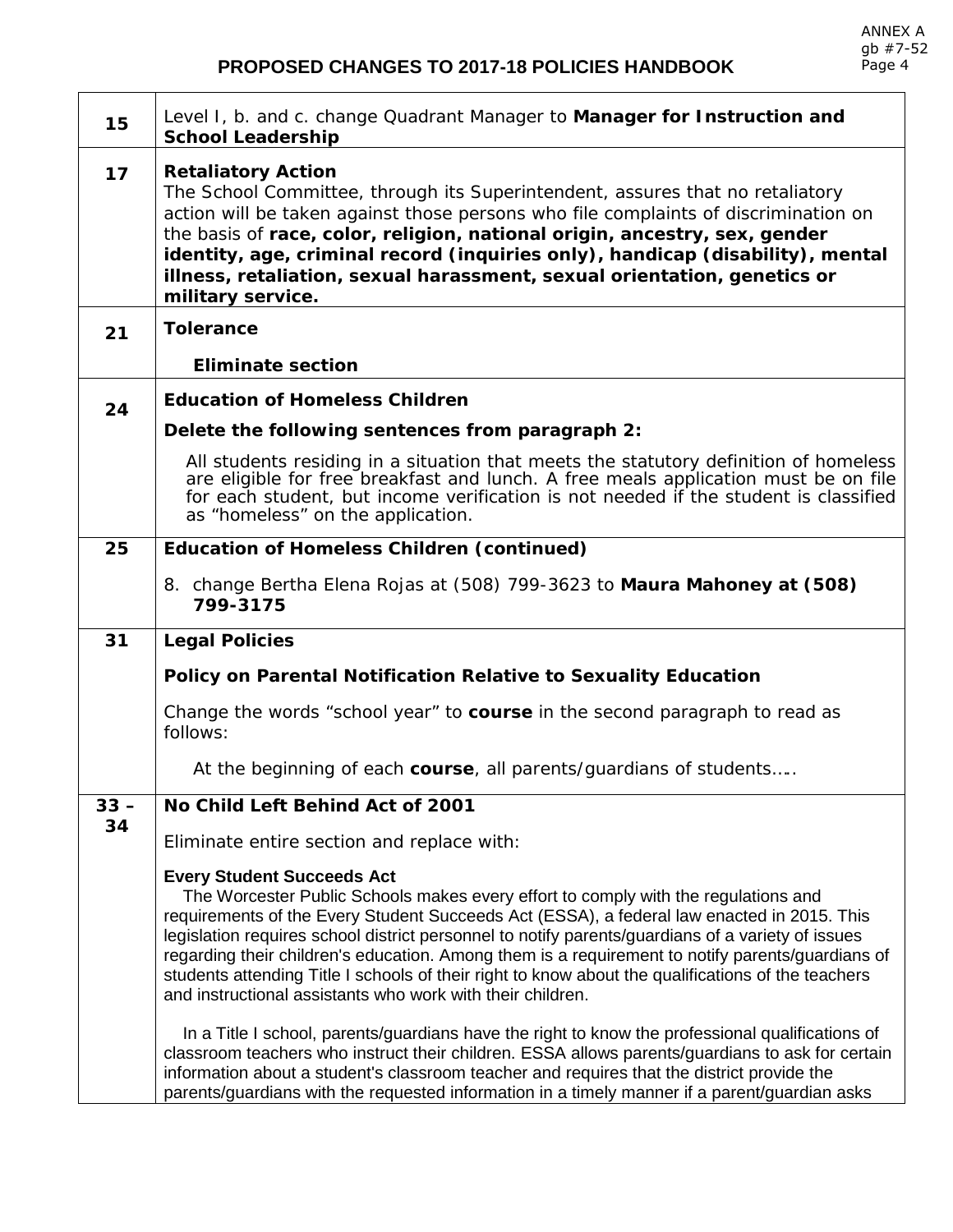|       | for it. Specifically, parents/guardians have the right to ask for the following information about<br>each of their children's classroom teachers in a Title I school:                                                                                                                                                                                                                                                                                                                                                                                                                                                                                                     |
|-------|---------------------------------------------------------------------------------------------------------------------------------------------------------------------------------------------------------------------------------------------------------------------------------------------------------------------------------------------------------------------------------------------------------------------------------------------------------------------------------------------------------------------------------------------------------------------------------------------------------------------------------------------------------------------------|
|       | • Whether the teacher has met the Massachusetts Department of Elementary and<br>Secondary Education (DESE) qualification and licensing criteria for the grade levels and<br>subject areas in which the teacher provides instruction.<br>Whether the teacher is teaching under emergency or other provisional status through<br>$\bullet$<br>which DESE qualification or licensing criteria have been waived.<br>Whether the teacher is teaching in the field of discipline of the certification of the teacher.<br>$\bullet$<br>Whether any instructional assistants or other paraprofessionals provide services to your<br>child, and, if they do, their qualifications. |
|       | If parents/guardians would like to receive any of this information, they must<br>contact the principal of their child(ren)'s Title I school.                                                                                                                                                                                                                                                                                                                                                                                                                                                                                                                              |
|       | In addition, districts are required provide to each individual parent/guardian<br>information on the child's level of achievement and academic growth of the student,<br>if applicable and available, on each of the state academic assessments required until<br>Title I and to notify parents/guardians in a timely manner when their child has been<br>assigned, or has been taught four or more consecutive weeks by, a teacher who<br>does not meet applicable DESE certification or licensure requirements at the grade<br>level and subject area in which the teacher has been assigned.                                                                           |
|       | At the beginning of each school year, Title I schools must notify<br>parents/guardians of each child that the parents may request and the school will<br>provide in a timely manner information regarding any state or school policy<br>regarding student participation in any assessments mandated by ESSA. Information<br>on each mandated assessment is available on the Worcester Public Schools Website.                                                                                                                                                                                                                                                             |
|       | No later than thirty days after the beginning of the school year, each Title I<br>school must inform parents/guardians of an English learner identified for<br>participation or participating in a language instruction educational program of the<br>reasons for placement; the child's level of English proficiency and academic<br>achievement; and how the program will address the child's specific needs; and to<br>provide parents/guardians with written guidance detailing the parental rights and<br>options with regard to such program.                                                                                                                       |
| 44    | <b>Athletes and Participants in School-Related Activities</b>                                                                                                                                                                                                                                                                                                                                                                                                                                                                                                                                                                                                             |
|       | <b>Academic Requirements</b><br>1. insert after sentence 1:                                                                                                                                                                                                                                                                                                                                                                                                                                                                                                                                                                                                               |
|       | Yearlong major courses are equivalent to a Carnegie Unit which is a<br>minimum of 1.0 credits.                                                                                                                                                                                                                                                                                                                                                                                                                                                                                                                                                                            |
| 48-49 | <b>Resolving School-Related Problems</b>                                                                                                                                                                                                                                                                                                                                                                                                                                                                                                                                                                                                                                  |
|       | Under the chart delete 3. Communication and School Support Coordinator                                                                                                                                                                                                                                                                                                                                                                                                                                                                                                                                                                                                    |
|       | Under the chart change the words Quadrant Manager's" with "Managers of<br>Instruction and School Leadership."                                                                                                                                                                                                                                                                                                                                                                                                                                                                                                                                                             |
|       | Renumber the chart.                                                                                                                                                                                                                                                                                                                                                                                                                                                                                                                                                                                                                                                       |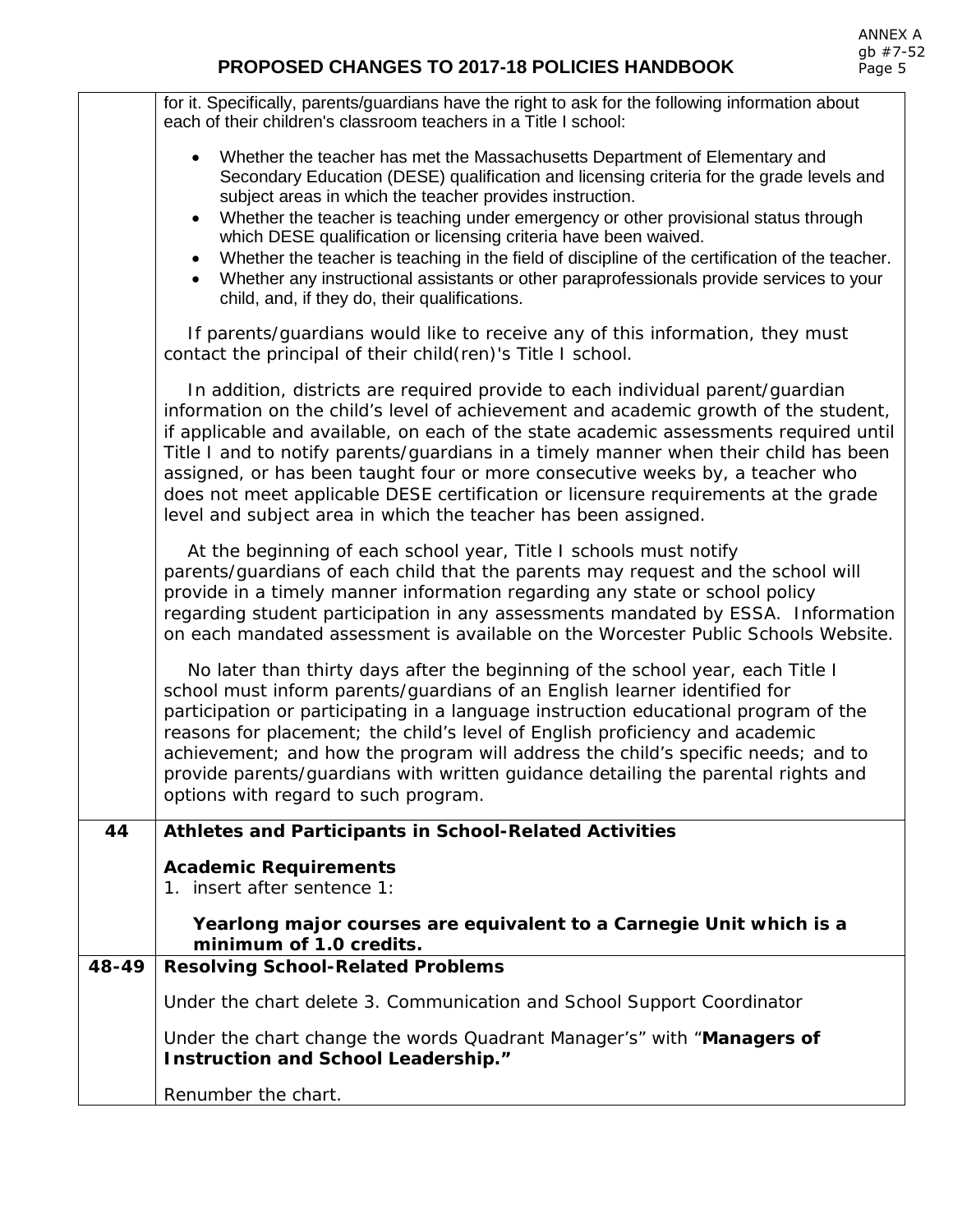| 59 | <b>HIV-AIDS Policy - Guidelines</b>                                                                                                                                         |
|----|-----------------------------------------------------------------------------------------------------------------------------------------------------------------------------|
|    | Last bullet update page number to reflect Administration of Medication                                                                                                      |
|    |                                                                                                                                                                             |
| 63 | <b>Homeless Students</b>                                                                                                                                                    |
|    | Update page number to reflect Education of Homeless Children section                                                                                                        |
| 65 | <b>Security Measures</b>                                                                                                                                                    |
|    | Add new language from the MASC Policy Manual under file EBC after Security                                                                                                  |
|    | <b>Cameras in School:</b>                                                                                                                                                   |
|    | <b>Emergency Plans</b>                                                                                                                                                      |
|    | Advance planning for emergencies and disasters is essential to provide for the                                                                                              |
|    | safety of students and staff; it also strengthens the morale of all concerned to know<br>that plans exist and that students and staff have been trained in carrying out the |
|    | plans.<br>The Superintendent will develop and maintain plans that meet the requirements of                                                                                  |
|    | state law for preparedness in case of fire, civil emergencies, and natural disasters.                                                                                       |
|    | The Superintendent shall develop, in consultation with school nurses, school                                                                                                |
|    | physicians, athletic coaches, trainers, and local police, fire and emergency personnel,                                                                                     |
|    | an Emergency Medical Response Plan for each school in the district.                                                                                                         |
|    | Each Plan shall include:                                                                                                                                                    |
|    | 1. A method establishing a rapid communications system linking all parts of the                                                                                             |
|    | school campus, including outdoor facilities, to local Emergency Medical Services                                                                                            |
|    | along with protocols to clarify when EMS and other emergency contacts will be                                                                                               |
|    | called.                                                                                                                                                                     |
|    | 2. A determination of EMS response times to any location on the campus.<br>3. A list of relevant contacts with telephone numbers and a protocol indicating                  |
|    | when each person shall be called, including names of experts to help with post-                                                                                             |
|    | event support.                                                                                                                                                              |
|    | 4. A method to efficiently direct EMS personnel to any location on campus,                                                                                                  |
|    | including the location of available rescue equipment.                                                                                                                       |
|    | 5. Safety precautions to prevent injuries in classrooms and on the school campus.                                                                                           |
|    | 6. A method of providing access to training in CPR and first aid for teachers,<br>athletic coaches, trainers, and other school staff which may include CPR training         |
|    | for High School students; provided that School Committees may opt out of                                                                                                    |
|    | instruction in CPR pursuant to Section 1 of Chapter 71.                                                                                                                     |
|    | 7. In the event the school possesses Automated External Defibrillators (AEDs), the                                                                                          |
|    | location of all available AEDs, whether the location is fixed or portable, and a                                                                                            |
|    | list of personnel trained in its use.                                                                                                                                       |
|    | The Superintendent shall annually review the response sequence with local police                                                                                            |
|    | and fire officials. Plans shall be submitted to local police and fire officials and the DESE                                                                                |
|    | at least every 3 years by September 1 or when changes occur. Plans must be updated                                                                                          |
|    | in the case of new construction or other physical changes to the school campus.                                                                                             |
|    | Building Principals will meet all requirements for conducting fire drills and                                                                                               |
|    | Emergency Response drills (at least once per year) to give students practice in                                                                                             |
|    | moving with orderly dispatch to designated areas under emergency conditions, and                                                                                            |
|    | the staff practice in carrying out their assigned responsibilities for building evacua-                                                                                     |
|    | tion.                                                                                                                                                                       |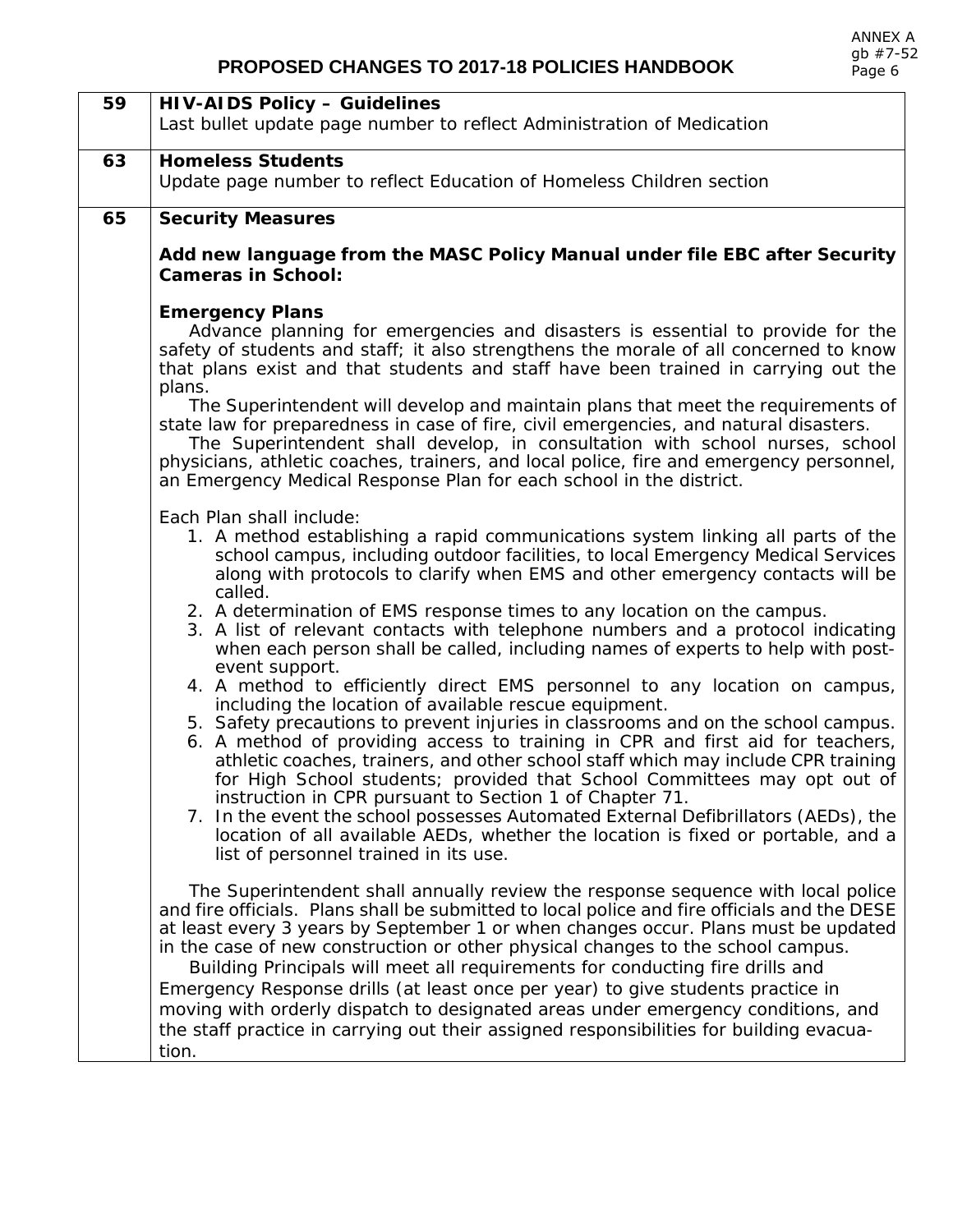| 67        | <b>Student Services</b><br><b>Child Study Department</b><br>Child Study Department Services include:                                                                                                                                                                                                                                                                                                                                                                                                                                                                                                                                                                                                                                                                                                                                                                                                                                                                                                                                                                                                                                                                                                                                                                                                                               |
|-----------|------------------------------------------------------------------------------------------------------------------------------------------------------------------------------------------------------------------------------------------------------------------------------------------------------------------------------------------------------------------------------------------------------------------------------------------------------------------------------------------------------------------------------------------------------------------------------------------------------------------------------------------------------------------------------------------------------------------------------------------------------------------------------------------------------------------------------------------------------------------------------------------------------------------------------------------------------------------------------------------------------------------------------------------------------------------------------------------------------------------------------------------------------------------------------------------------------------------------------------------------------------------------------------------------------------------------------------|
|           | second in list: delete bilingual and monolingual after Individual and group<br>counseling                                                                                                                                                                                                                                                                                                                                                                                                                                                                                                                                                                                                                                                                                                                                                                                                                                                                                                                                                                                                                                                                                                                                                                                                                                          |
|           | add to the end of the list: Delivery of schoolwide social emotional learning<br>supports                                                                                                                                                                                                                                                                                                                                                                                                                                                                                                                                                                                                                                                                                                                                                                                                                                                                                                                                                                                                                                                                                                                                                                                                                                           |
| 69,<br>70 | Section 504 (continued)                                                                                                                                                                                                                                                                                                                                                                                                                                                                                                                                                                                                                                                                                                                                                                                                                                                                                                                                                                                                                                                                                                                                                                                                                                                                                                            |
|           | Eliminate 504 Coordinator chart and replace with:                                                                                                                                                                                                                                                                                                                                                                                                                                                                                                                                                                                                                                                                                                                                                                                                                                                                                                                                                                                                                                                                                                                                                                                                                                                                                  |
|           | The person responsible for Section 504 at your school is the principal. The<br>person responsible for assuring that the district complies with Section 504<br>is Maura Mahoney (508) 799-3175 or MahoneyM@worc.k12.ma.us. Please<br>contact your child's school or Ms. Mahoney if you have any questions or<br>concerns regarding this notice or Section 504.                                                                                                                                                                                                                                                                                                                                                                                                                                                                                                                                                                                                                                                                                                                                                                                                                                                                                                                                                                      |
| 72        | <b>Home Schooling</b>                                                                                                                                                                                                                                                                                                                                                                                                                                                                                                                                                                                                                                                                                                                                                                                                                                                                                                                                                                                                                                                                                                                                                                                                                                                                                                              |
|           | Update page number to reflect the athletic eligibility guidelines.                                                                                                                                                                                                                                                                                                                                                                                                                                                                                                                                                                                                                                                                                                                                                                                                                                                                                                                                                                                                                                                                                                                                                                                                                                                                 |
| 80        | <b>Internet Safety and Accountability Use Policy</b>                                                                                                                                                                                                                                                                                                                                                                                                                                                                                                                                                                                                                                                                                                                                                                                                                                                                                                                                                                                                                                                                                                                                                                                                                                                                               |
|           | Add the following section after Adoption:                                                                                                                                                                                                                                                                                                                                                                                                                                                                                                                                                                                                                                                                                                                                                                                                                                                                                                                                                                                                                                                                                                                                                                                                                                                                                          |
|           | <b>Children's Online Privacy Protection Act (COPPA)</b><br>The Worcester Public Schools utilizes a number of computer software applications<br>and web-based services to supplement educational services provided by school-based<br>staff. While these tools are reviewed to ensure that they provide students with<br>effective tools for learning, the applications and services are not operated by the<br>district but by 3 <sup>rd</sup> parties. In order for students to use these programs and services,<br>certain personal identifying information - typically the student's name and e-mail<br>address - must be provided to the web site/application operator.<br>Under the federal Children's Online Privacy Protection Act (COPPA), the<br>websites/application operators must provide parent/guardian notification and obtain<br>consent before collecting personal information from children under the age of 13. The<br>law permits school districts to consent to the collection of personal information on<br>behalf of its students thus eliminating the need for individual parent/quardian to<br>consent directly to individual website/application providers.<br>A list of the sites used in our classrooms with links to privacy policies and terms of<br>service can be found on the district's website: |
|           | http://www.worcesterschools.org/wps-online-services                                                                                                                                                                                                                                                                                                                                                                                                                                                                                                                                                                                                                                                                                                                                                                                                                                                                                                                                                                                                                                                                                                                                                                                                                                                                                |
|           | If a parent/guardian wishes for their child to be removed from specific 3 <sup>rd</sup> party<br>services, an opt-out form can be obtained at the above website. Completed forms<br>should be returned to the school principal.                                                                                                                                                                                                                                                                                                                                                                                                                                                                                                                                                                                                                                                                                                                                                                                                                                                                                                                                                                                                                                                                                                    |